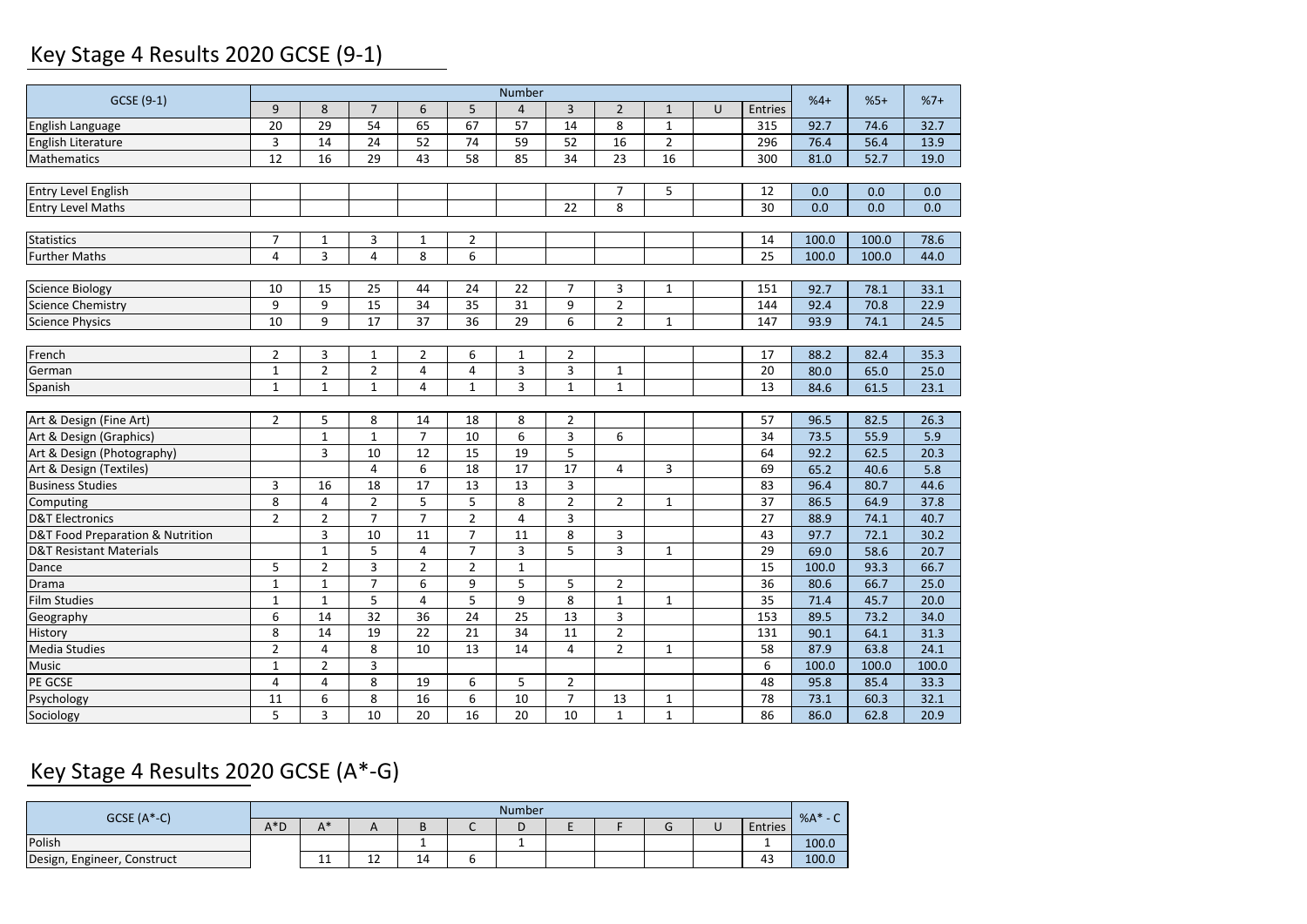## Key Stage 4 Results 2020 GCSE (Dual Award)

| Number<br>GCSE (9-1) Dual Award |  |               |     |  |              |         |       |     |  |                           |  |    |            | $%5+$<br>$%4+$ | 0/7 |  |         |      |                       |     |
|---------------------------------|--|---------------|-----|--|--------------|---------|-------|-----|--|---------------------------|--|----|------------|----------------|-----|--|---------|------|-----------------------|-----|
|                                 |  | $Q-S$<br>ັບ ບ | 8-ö |  | $\mathbf{v}$ | $I - M$ | $h-b$ | ∽-∽ |  |                           |  |    |            | - -            |     |  | Entries |      |                       | 701 |
| Science Trilogy (Dual Award)    |  |               |     |  |              |         |       |     |  | $\sim$ $\sim$<br><u>_</u> |  | -- | 10.<br>--- |                |     |  | 162     | 61.7 | $\sim$ $\sim$<br>25.b |     |

## Key Stage 4 Results 2020 Vocational

| <b>Number</b> |      |              |         |      |       |      |           |         |      |  |  |
|---------------|------|--------------|---------|------|-------|------|-----------|---------|------|--|--|
|               |      |              |         |      |       |      | %L2 Pass+ |         |      |  |  |
| Dist*         | Dist | Merit        | Pass    | Dist | Merit | Pass | U         | Entries |      |  |  |
|               | 16   | 14           | 23      | 8    |       |      |           | 60      | 90.0 |  |  |
|               |      | 15           | 10      |      |       | 11   |           | 44      | 70.5 |  |  |
|               | 10   | 13           | 12      | q    |       |      |           | 52      | 69.2 |  |  |
| 9             |      | 15           | 3       |      |       | ∍    |           | 33      | 84.8 |  |  |
| 10            | 6    | $\circ$<br>ŏ | 10      |      |       | 6    |           | 41      | 82.9 |  |  |
| q             |      | ь            | 15      |      |       |      |           | 41      | 82.9 |  |  |
|               |      |              | Level 2 |      |       |      | Level 1   |         |      |  |  |